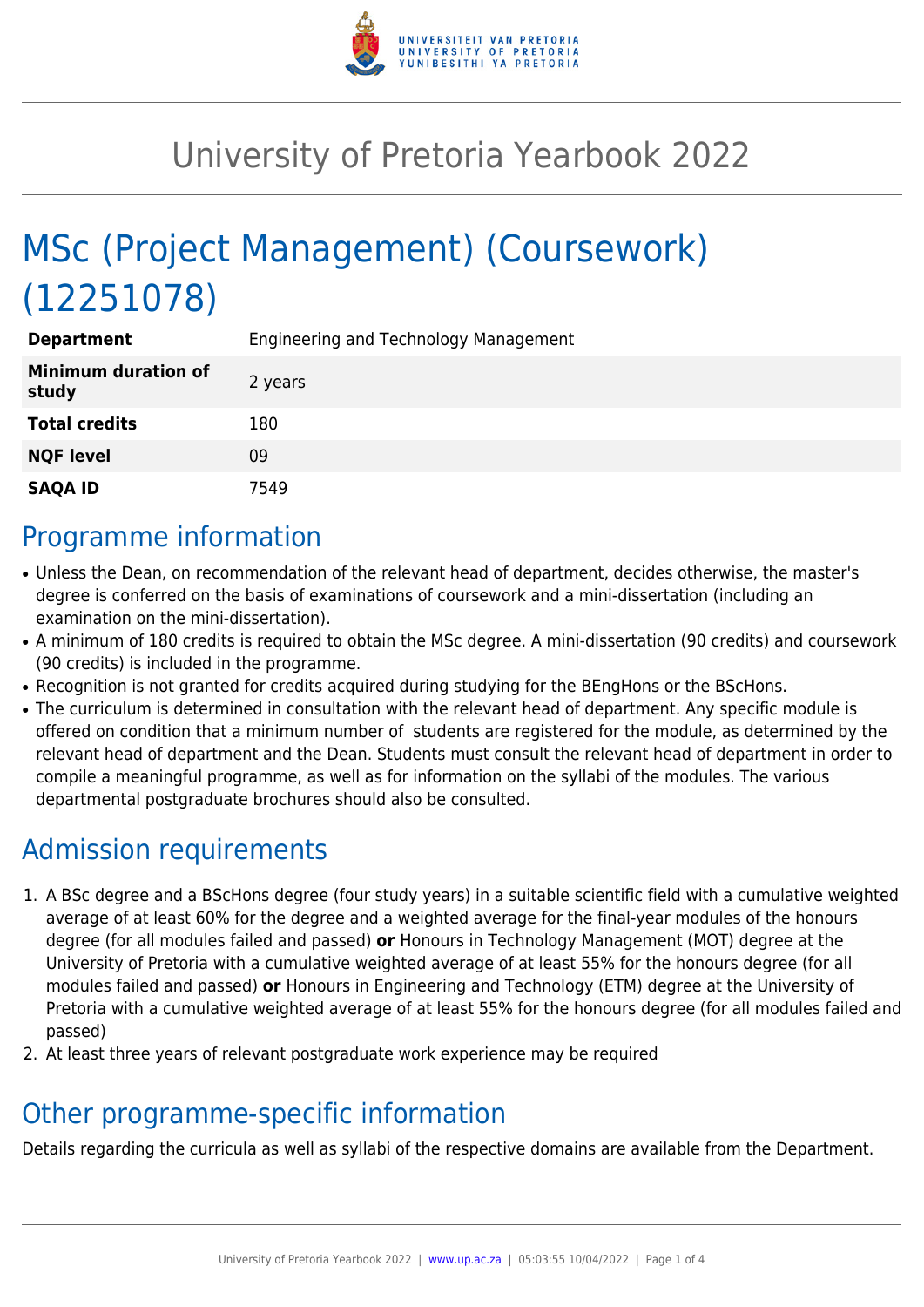

## Examinations and pass requirements

Refer also to G36-G37.

The stipulations of the relevant Faculty regulations are applicable.

Guidelines for the preparation and examination of mini-dissertations are available from the department.

- i. The examination in each module for which a student is registered, takes place during the normal examination period after the conclusion of lectures (i.e. October/November or May/June).
- ii. A student registered for the master's degree must complete his or her studies within three years provided that the Dean, on recommendation of the relevant head of department, may approve a stipulated limited extension of this period.
- iii. A student must obtain at least 50% in an examination for each module where no semester or year mark is required. A module may only be repeated once.
- iv. In modules where semester or year marks are awarded, a minimum examination mark of 40% and a final mark of 50% is required.
- v. No supplementary or special examinations are granted at postgraduate level.

### Research information

Refer to G40.

A student must by means of a mini-dissertation prove that he or she is capable of planning, instituting and executing a scientific investigation. As part of the examination a student must submit an article and present at the final-year symposium. The article should be based on the research that the student has conducted for the mini-dissertation and be approved by the supervisor. Conferment of the degree may be made subject to compliance with the stipulations of this regulation.

#### Pass with distinction

A student who completes the master's degree on grounds of coursework and a mini-dissertation, passes with distinction if a weighted average mark of at least 75% (not rounded) is obtained in the first 180 credits obtained for the degree provided that 90 of these credits are allocated to the mini-dissertation. However, the degree is not awarded with distinction should a student fail any of these modules (excluding modules which have been timeously discontinued). The degree is also not awarded with distinction if a student obtains less than 70% for the mini-dissertation. The degree must be completed within the prescribed study period.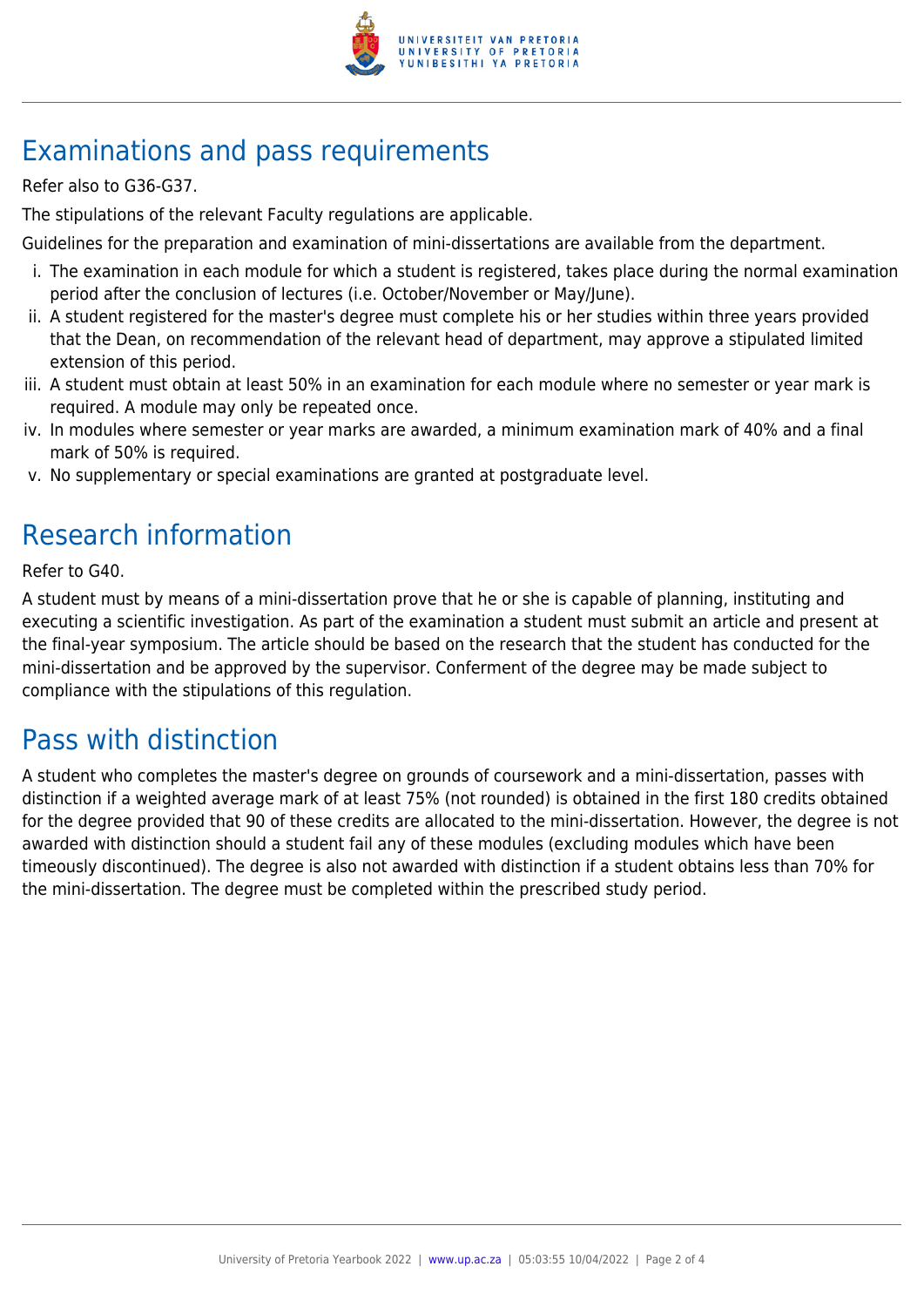

### Curriculum: Year 1

#### **Minimum credits: 180**

#### **Core modules**

[Project organisation 801](https://www.up.ac.za/mechanical-and-aeronautical-engineering/yearbooks/2022/modules/view/IHR 801) (IHR 801) - Credits: 10.00 [Project planning 802](https://www.up.ac.za/mechanical-and-aeronautical-engineering/yearbooks/2022/modules/view/IMP 802) (IMP 802) - Credits: 10.00 [Finance and cost management 802](https://www.up.ac.za/mechanical-and-aeronautical-engineering/yearbooks/2022/modules/view/IPF 802) (IPF 802) - Credits: 10.00 [Procurement and contract management 801](https://www.up.ac.za/mechanical-and-aeronautical-engineering/yearbooks/2022/modules/view/IPJ 801) (IPJ 801) - Credits: 10.00 [Information technology and service project management 803](https://www.up.ac.za/mechanical-and-aeronautical-engineering/yearbooks/2022/modules/view/IPK 803) (IPK 803) - Credits: 10.00 [Quality and integration management 801](https://www.up.ac.za/mechanical-and-aeronautical-engineering/yearbooks/2022/modules/view/IQM 801) (IQM 801) - Credits: 10.00 [Risk management 801](https://www.up.ac.za/mechanical-and-aeronautical-engineering/yearbooks/2022/modules/view/IRI 801) (IRI 801) - Credits: 10.00 [Mini-dissertation 899](https://www.up.ac.za/mechanical-and-aeronautical-engineering/yearbooks/2022/modules/view/ISC 899) (ISC 899) - Credits: 90.00 [Project systems engineering 802](https://www.up.ac.za/mechanical-and-aeronautical-engineering/yearbooks/2022/modules/view/ISE 802) (ISE 802) - Credits: 10.00 [Construction management 803](https://www.up.ac.za/mechanical-and-aeronautical-engineering/yearbooks/2022/modules/view/KBS 803) (KBS 803) - Credits: 10.00